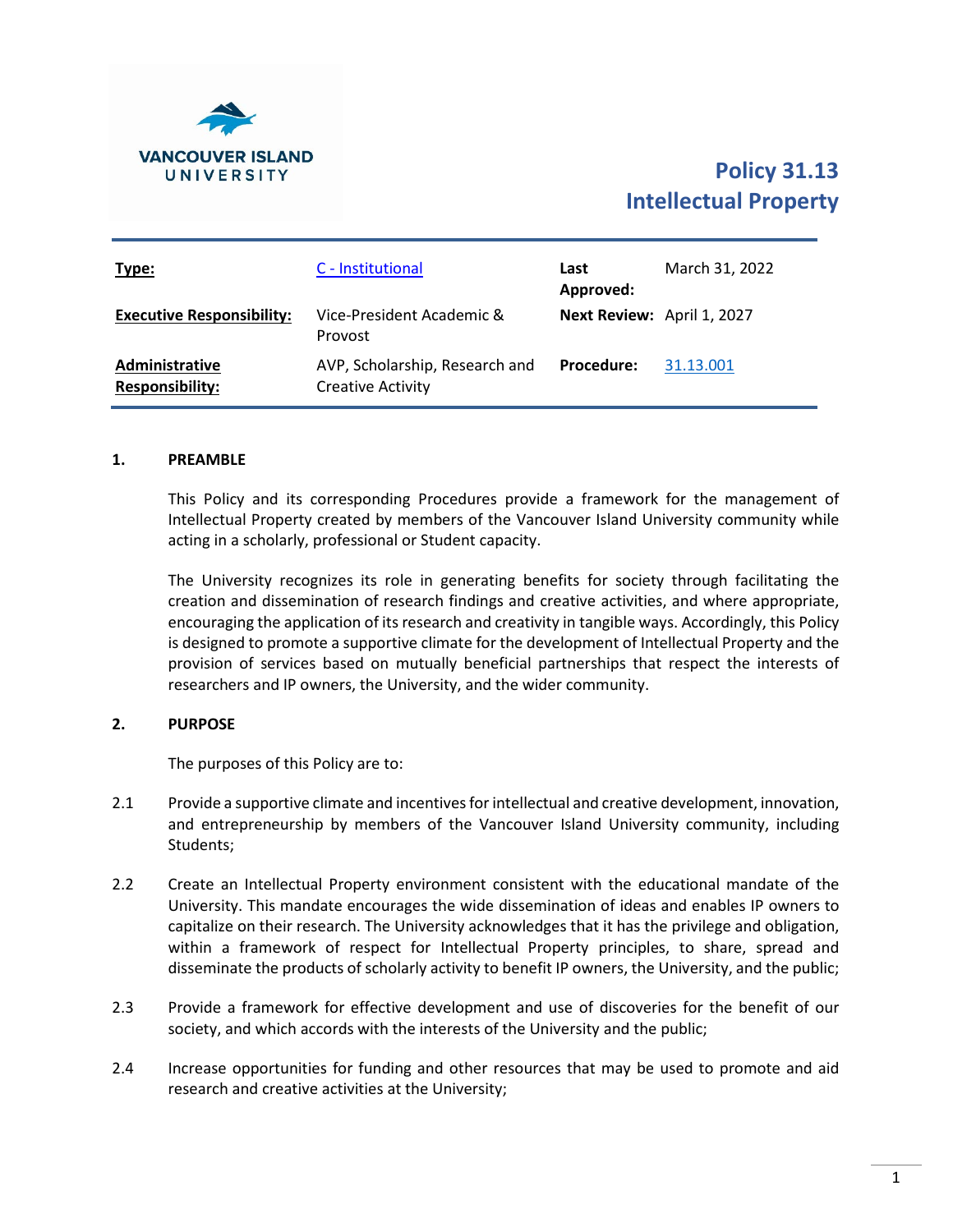- 2.5 Support the University in meeting its obligations to funding sponsors, and assist VIU Members in fulfilling the terms of grants or contracts, with respect to Intellectual Property;
- 2.6 Provide safeguards for the protection and disposition of Intellectual Property and uphold the principles of scholarly integrity and academic freedom in the mobilization of Intellectual Property;
- 2.7 Establish a set of procedures to address ownership, disclosure, publication, mobilization, and disposition and sharing of revenues associated with Intellectual Property, and when such sharing is in dispute, provide an effective dispute resolution mechanism.

## **3. DEFINITIONS**

- 3.1 "Courseware" has the limited meaning of all instructional materials used to facilitate student learning, in either hardcopy or electronic formats, created by VIU Faculty as part of their assigned duties with the University, including, without limitation syllabi, lecture notes and materials (e.g., PowerPoint slides), and assessment materials. For greater certainty, "Courseware" does not include:
	- (a) instructional materials created with the Direct Support of the University; and
	- (b) textbooks and instructional software created outside of a VIU Faculty member's assigned duties and without Direct Support of the University.
- 3.2 "Direct Support" means the provision of VIU Resources to a VIU Member for the purpose of creating IP, and includes:
	- (a) where a VIU Member is hired to create IP, or where the University and a VIU Member otherwise agree to create IP;
	- (b) the provision of release time to a VIU Member for the purpose of creating IP; and
	- (c) payment to a VIU Member, in addition to the regular rate of pay, made for the creation of IP.
- 3.3 "Intellectual Property" or "IP" is a collective term for property arising as creations of the human intellect and protected by legal rights in the following Federal statutes:
	- (a) the *Patent Act*, which creates exclusive rights to utilize and Mobilize useful inventions (meaning any new or useful art, process, machine, manufacture or composition of matter, or any useful improvement thereof);
	- (b) the *Copyright Act*, which creates rights to control copying, dissemination and dissemination of a large variety of works, including literary (i.e. written), musical, dramatic, and artistic works (paintings, sculptures, etc.), and performances, broadcasts, and sound recordings; as well as moral rights in these works;
	- (c) the *Trademarks Act*, which concerns exclusive rights to distinguishing marks used to identify the source or origin of a specific products or services;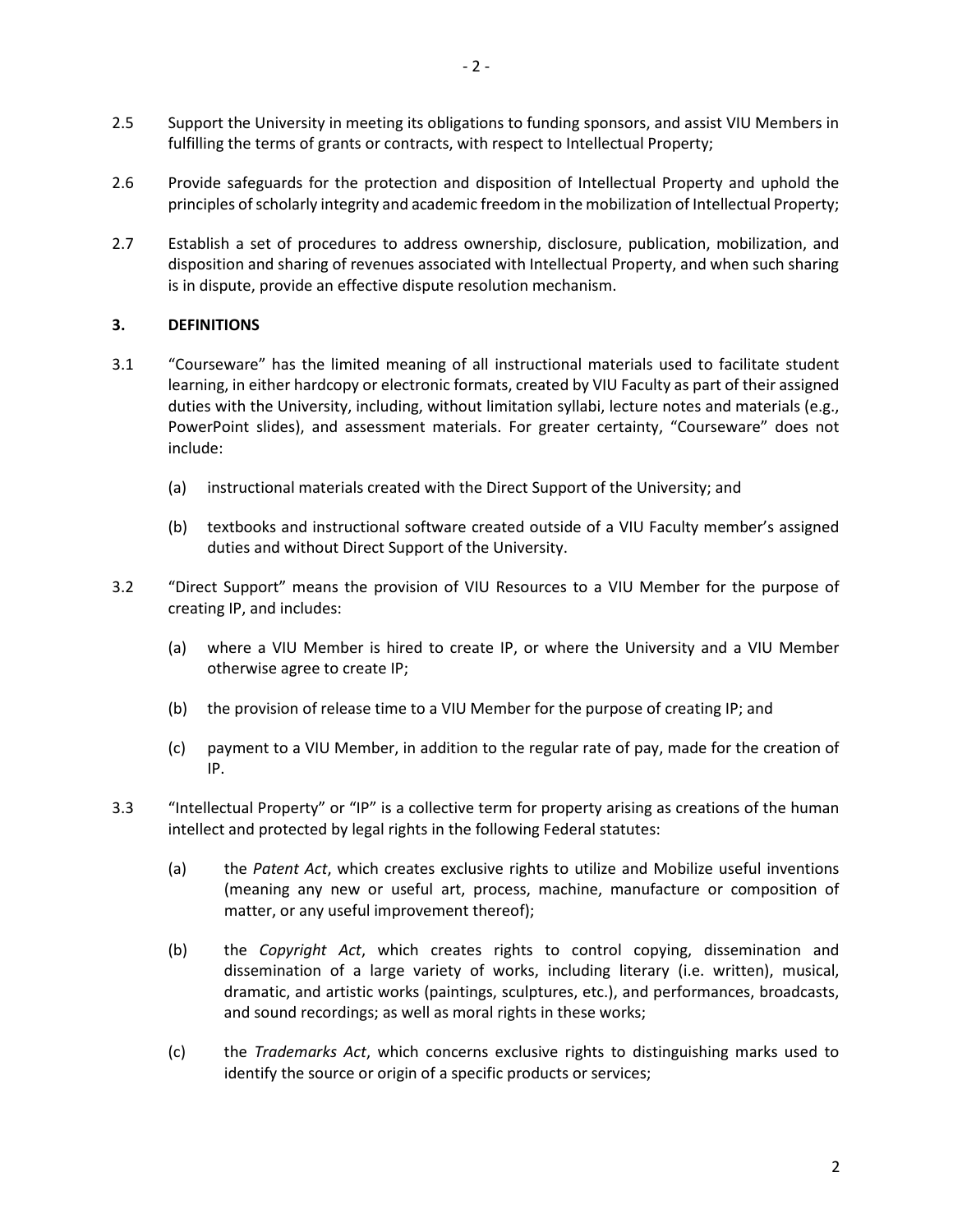- (d) the *Industrial Design Act,* which concerns certain original configurations, shapes, patterns or ornamentation which are applied to a useful article of manufacture and which appeal to and are judged solely by the eye;
- (e) the *Integrated Circuit Topography Act*, which concerns the protection of the designs of the interconnections of integrated circuits, and the integrated circuit products that incorporate those designs; and
- (f) the *Plant Breeders Rights Act*, which concerns new plant varieties.

For the purposes of this Policy, the term IP will exclude the following, which are sometimes included in the term IP: confidential information (including "trade secrets"), personality rights, privacy, and domain names.

- 3.4 "IP owner" means the person who, at law, owns IP, including (without limitation), the author of a copyrighted work where the author (not their employer) is the first owner of copyright, and the inventor of a patent. The term "IP owner" includes multiple owners of IP (e.g. co-authors and coinventors).
- 3.5 "Mobilize" or "Mobilization" means activities undertaken to assign or license IP for the purpose of wider dissemination, further research and development, and/or commercial deployment leading to reputational benefits or revenue for the University or the University Member (or both), as further detailed in the Procedures.
- 3.6 "Net Revenue" means the royalty, licensing and other income or equivalent financial return received from the Mobilization of IP, less agreed upon costs to develop, protect, market and otherwise develop and distribute the IP or products incorporating the IP. The exact calculation of Net Revenue for the Mobilization of any specific IP will be finalized and included in revenue sharing provisions of the relevant agreement(s) entered into as part of the Mobilization process.
- 3.7 "Policy" means this Vancouver Island University Policy 31.13, and the Procedures.
- 3.8 "Procedures" means Procedure 31.13.001
- 3.9 "Publication" means making IP available to the public, whether by way of speech, print, paper, electronic or other means.
- 3.10 "Student" means person who is presently enrolled at the University in a credit course or who is designated by resolution of the University's Senate as a student. For greater certainty, this includes graduate and undergraduate students, as well as other non-degree students.
- 3.11 "University" means Vancouver Island University.
- 3.12 "VIU Administrative and Support Employees" means all employees of the University who are not VIU Faculty.
- 3.13 "VIU Faculty" means, collectively, the members of the Vancouver Island University Faculty Association and the members of the B.C. Government and Service Employees' Union – Faculty Local 702.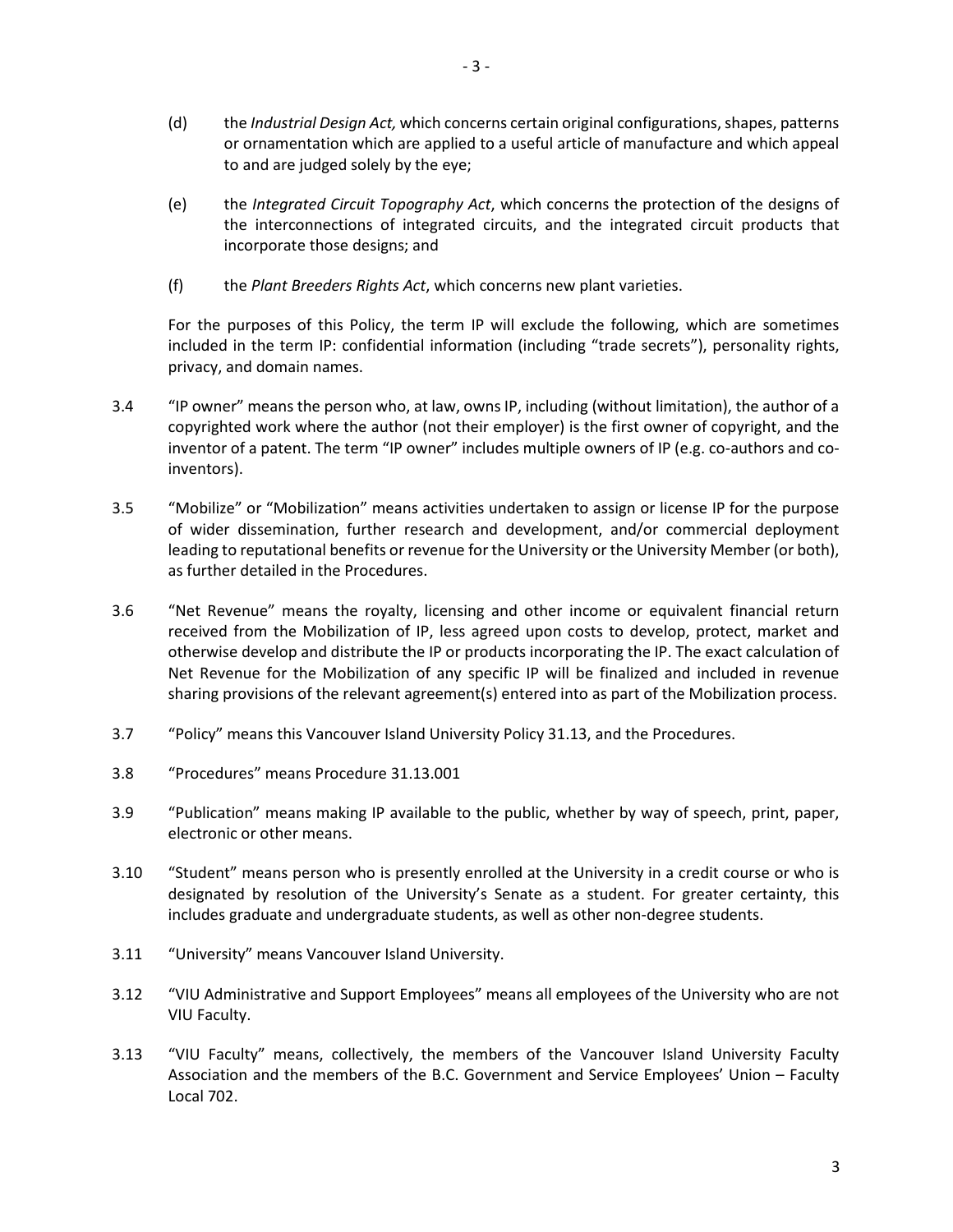3.15 "VIU Resources" means resources dedicated by the University such as funding, material supplies and equipment, dedicated space, teaching reassignment, or support staff, in addition to those provided merely to fulfill assigned duties.

# <span id="page-3-0"></span>**4. SCOPE**

- 4.1 This Policy applies to all IP created by VIU Members.
- 4.2 Notwithstanding [4.1](#page-3-0) above, this Policy does not apply to:
	- (a) IP created by VIU Faculty and VIU Administrative and Support Employees outside of their assigned duties with VIU;
	- (b) IP created by Students outside of their VIU coursework and research;
	- (c) IP created by VIU Faculty without Direct Support; and
	- (d) IP created by VIU Faculty during activities wholly while on an unpaid leave of absence away from the University and without Direct Support.

## **5. INDIGENOUS KNOWLEDGES AND TRADITIONAL CULTURAL EXPRESSIONS**

- 5.1 The University recognizes Article 31.1 from the UN Declaration of Rights of Indigenous Peoples, which states that "Indigenous Peoples have the right to maintain, control, protect and develop their cultural heritage, traditional knowledge and traditional cultural expressions, as well as the manifestations of their sciences, technologies and cultures, including human and genetic resources, seeds, medicines, knowledge of the properties of fauna and flora, oral traditions, literatures, designs, sports and traditional games and visual and performing arts. They also have the right to maintain, control, protect and develop their intellectual property over such cultural heritage, traditional knowledge, and traditional cultural expressions."
- 5.2 Engagement with Indigenous Peoples may result in the creation of Intellectual Property; the resulting rights to use, publish and disseminate the IP may not be in accordance with the understandings, express or implied, with the specific Indigenous persons or groups involved, or the laws and customs of those Indigenous persons or groups. Therefore, the ownership of IP which results from engagement with Indigenous Peoples, or is developed with the contribution of Indigenous Peoples, or which is based on or otherwise developed from Indigenous knowledge, history or culture, shall be subject to such consultations and acknowledgements determined appropriate by the Vancouver Island University Elders Council.
- 5.3 VIU Members should follow the OCAP® standards, as set and maintained by the First Nations Information Governance Centre ("FNIGC"), when collecting, protecting, using, or sharing data related to Indigenous Peoples. These OCAP® standards are intended to ensure that respect is given to the ownership, control, access, and possession of indigenous knowledge and traditional cultural expression, and are set out in more detail on the FNIGC website (www.fnigc.ca).

# **6. GENERAL IP OWNERSHIP PRINCIPLES**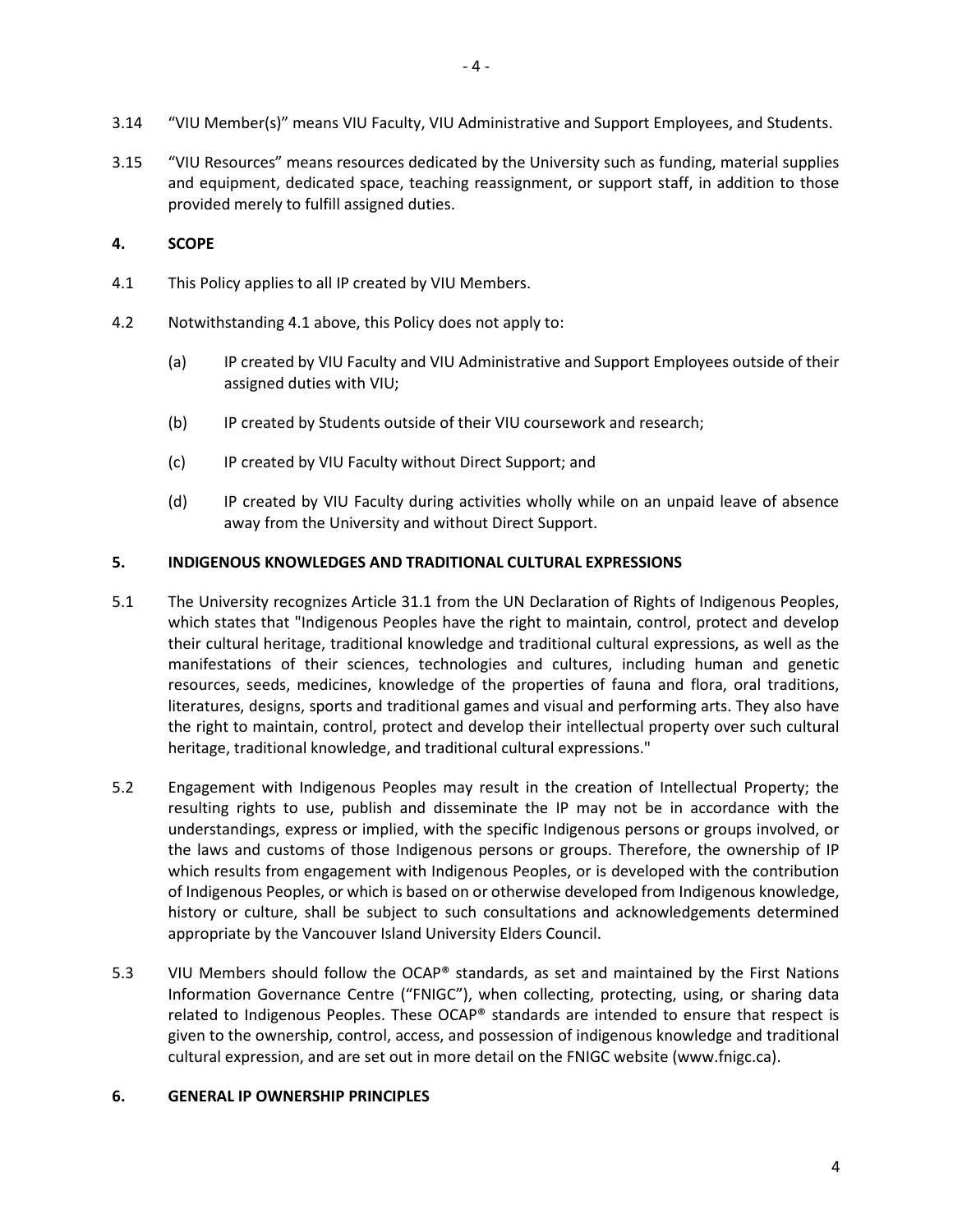- 6.1 Ownership of each type of IP is determined by the statute which concerns the IP right. Each statute and the associated common law establish the rules regarding the ownership and usage
- 6.2 The University adopts a creator-owned approach to IP created by VIU Faculty and Students, in keeping with its obligations pursuant to the BCGEU and the VIUFA Collective Agreement, subject to the exceptions set out in the BC *University Act*, relevant federal IP laws, and the common law. In particular,
	- (a) the provisions of collective agreements with the bargaining agents for VIU Faculty (VIUFA and BCGEU) reflect an approach which may be described as a "creator-owned", whereby
		- (i) With respect to patents: works created as part of assigned duties are owned by the VIU Faculty.
		- (ii) With respect to copyright:

rights of IP created in the course of employment.

- (A) works created as part of assigned duties are owned by VIU Faculty, and licensed to the University for institutional purposes; and
- (B) works for which Direct Support has been provided to VIU Faculty to create the copyrighted work, are owned by the University, and licensed to the VIU Faculty.
- (iii) Ownership of other forms of IP (trademarks, plant breeders rights, industrial designs, integrated circuit topographies) shall be determined in accordance with the provisions of the relevant IP statute.
- (b) Students own the Intellectual Property they create in the completion of course work and assessments. Where a Student is also employed by the University, the ownership of IP created in the course of a Student's employment will be determined in the context of the employment agreement. See the Procedures for additional information.
- (c) The ownership of IP created by VIU Members who are not VIU Faculty shall be determined in accordance with the provisions of the relevant IP statute and the terms of any applicable agreement between the University and the VIU Members (for example, an employment agreement). See the Procedures for specific ownership examples.
- 6.3 If there is a conflict between the ownership principles described in this Policy, and the terms of the applicable collective agreement or terms and conditions of employment, the latter shall govern.
- 6.4 The owner of Intellectual Property may voluntarily transfer any interest in the IP to any other person, including the University. If the interest in IP is assigned to a new owner, the new owner of the IP may then deal with the IP freely. If the interest in IP is licensed to another person, that person (the licensee) may use the IP in accordance with the terms of the license agreement. Note, some Mobilization scenarios involve the IP owner(s) first transferring IP to an entity that will secure all required protections for the IP in exchange for a part interest in the IP in return.

## **7. RECOGNITION OF CONTRIBUTION**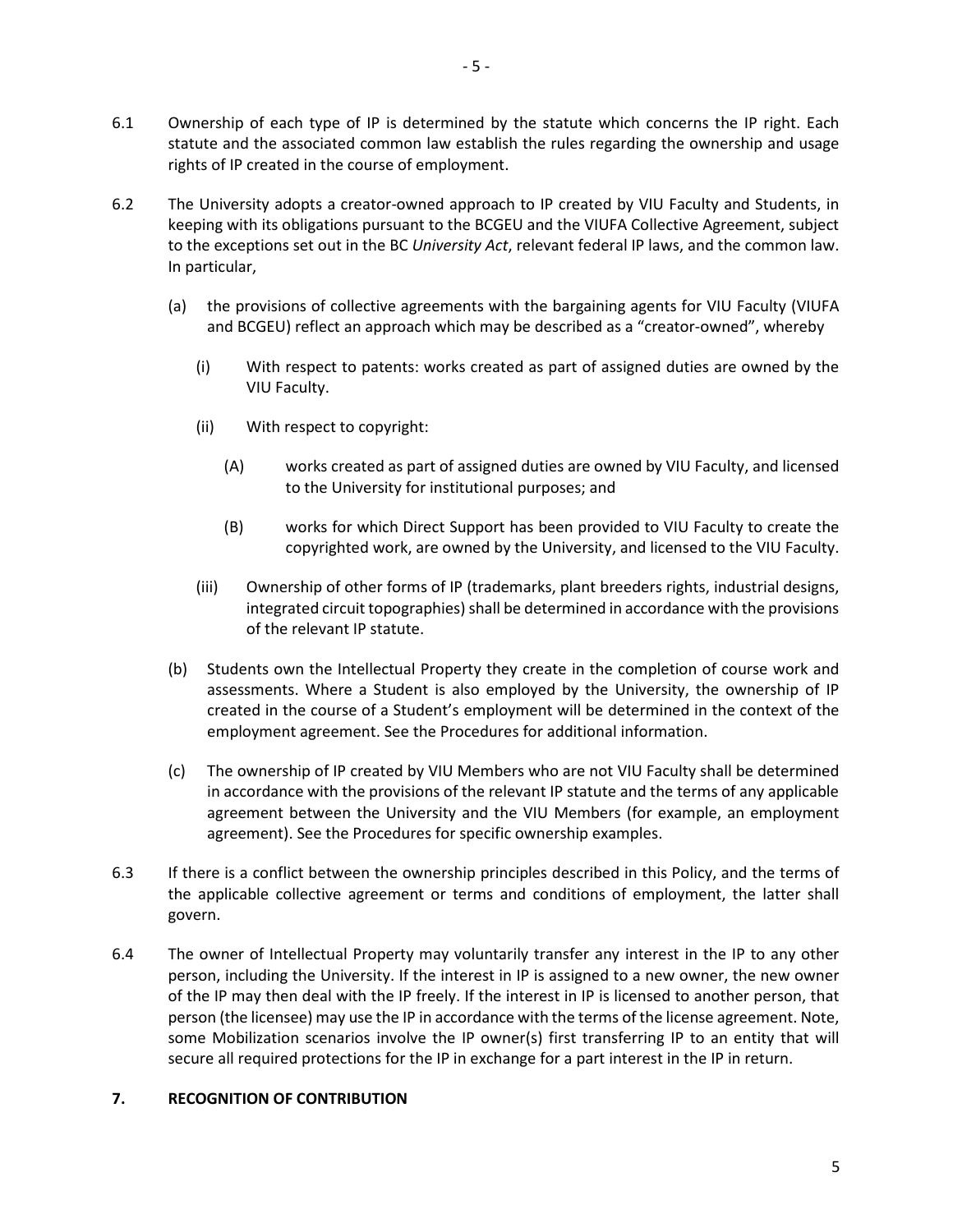- 7.1 All persons who contribute to a scholarly activity and research must receive appropriate recognition for their contributions. In particular:
	- (a) Scholarly recognition must be consistent with the norms appropriate to their discipline and/or sector. Specifically, the Integrity and Conduct in Research and Scholarly Activity Policy addresses recognitions in the context of research and scholarly activities.
	- (b) Recognition as to IP creation, including acknowledging co-authors and co-inventors is not only required by the Integrity and Conduct in Research and Scholarly Activity Policy, but is also a requirement for many forms of formal IP protection, for Mobilization, and ensuring that a copyright protected work may be submitted for publication in compliance with the publisher's and funding requirements.
	- (c) Where IP ownership and rights (including Mobilization) have been specifically addressed in an agreement, recognition must also comply with such agreements.

## **8. THIRD-PARTY RIGHTS**

8.1 VIU Members are required to respect third-party intellectual property rights. This obligation precludes the unauthorized use, reproduction, modification, translation or adaptation of software, photocopied textbooks and the like. See also VIU's Policy 31.02 Copyright.

#### **9. DISSEMINATION OF RESEARCH**

- 9.1 IP owners retain their right to determine the timing and nature of the Publication of research and other academic results, except:
	- (a) when Publication restrictions are put into place pursuant to other University policies and procedures; or
	- (b) where the IP owner(s) have entered into an agreement that restricts or requires a delay in Publication (e.g. an embargo).
- 9.2 Where the University owns IP created by one or more VIU Faculty or a Student (for example, a VIU-commissioned work), the University will obtain the consent of the VIU Member(s) before entering into third-party or other agreements that would preclude, restrict or delay the communication of the results of research by the VIU Members.

#### **10. MOBILIZATION AND REVENUE SHARING**

- 10.1 IP owners generally have exclusive rights to determine what is to be done with their IP. In support of a "creator owned" IP policy, VIU Faculty who create and own Intellectual Property have the exclusive authority to decide whether to pursue Mobilization of their IP (subject to the provisions of this Policy and related Procedures).
- 10.2 Where a VIU Member decides to Mobilize the VIU Member's IP, the following rules apply:
	- (a) Where the University has not provided Direct Support, the VIU Member will be fully responsible for Mobilization activities and retain all revenues (i.e. the University will not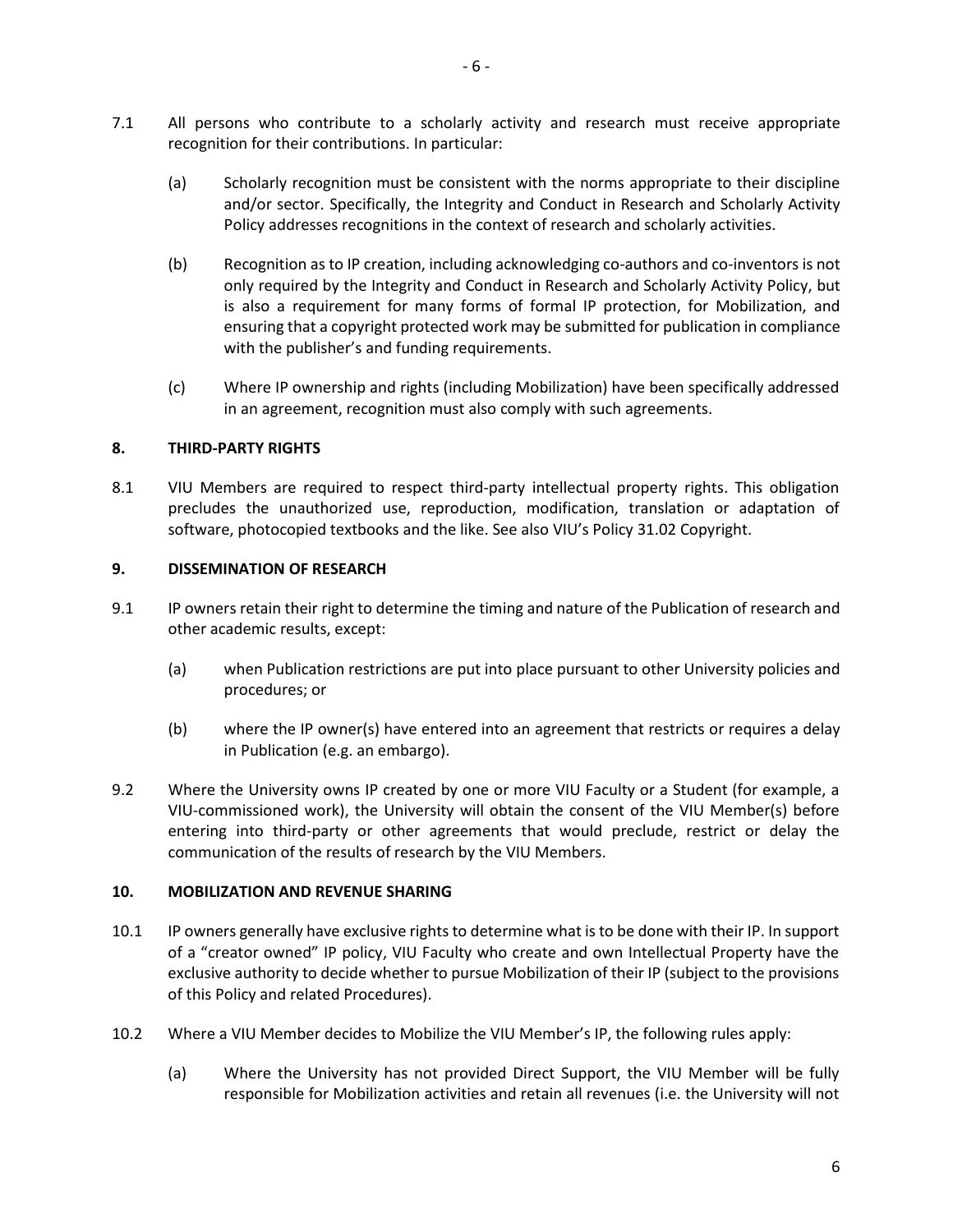assume a share of revenue, ownership, copyright or other obligation for the rights to the IP).

- (b) Where the IP is related to Courseware, the VIU Faculty will be fully responsible for Mobilization activities and may retain all revenues, but the Mobilization activity must be disclosed to the University in accordance with Section 11 of this Policy so that the VIU Faculty and the Associate Vice President, Scholarship, Research and Creative Activity may collaborate with respect to the University's interest in the Courseware.
- (c) Where the University and the VIU Member have agreed in advance for the provision of Direct Support for research activities that may lead to the development of IP, the University has the right to a share of up to 30% of Net Revenue earned by the VIU Member from Mobilization of the IP. The exact revenue share percentage will be negotiated as between the University and the VIU Member, as contemplated in the Procedures.
- 10.3 The University's share of Net Revenue from Mobilization of IP shall be administered under the authority of the Vice-President Administration & Finance and/or Academic and will be used to support further research and technology transfer activities at the University, support Students, and, also, contribute towards the University's general operations.
- 10.4 The procedures for the Mobilization of IP generated by VIU Faculty with Direct Support from the University, including the distribution of the University's share of Net Revenues realized from Mobilization, are further outlined in the Procedures.

### **11. DISCLOSURE**

- 11.1 Disclosure of IP created by VIU Members is generally in the interests of the University and the VIU community. Disclosure of the creation of IP to the University is necessary to enable the University to fulfil its various roles and responsibilities, including (where applicable) its:
	- (a) responsibility to be accountable to government and the public;
	- (b) interest in being informed of the activities of its employees and Students in this area;
	- (c) obligations regarding contract research, IP, and liability and related issues; and
	- (d) right to a share of the revenue earned from Mobilization of the IP developed with Direct Support.
- 11.2 In order to support the University in fulfilment of these objectives, disclosure of all IP developed with Direct Support is required of VIU Members as follows:
	- (a) For scholarly publications and much of the other typical creative activity by VIU Faculty, disclosure of IP of a non-commercial nature is to be done through established institutional processes (e.g. Vancouver Island University Annual Scholarly Activity Report) and/or employee evaluation processes.
	- (b) Any IP owner who intends or elects to Mobilize IP that has been developed with Direct Support must disclose their intention to the University prior to the commencement of